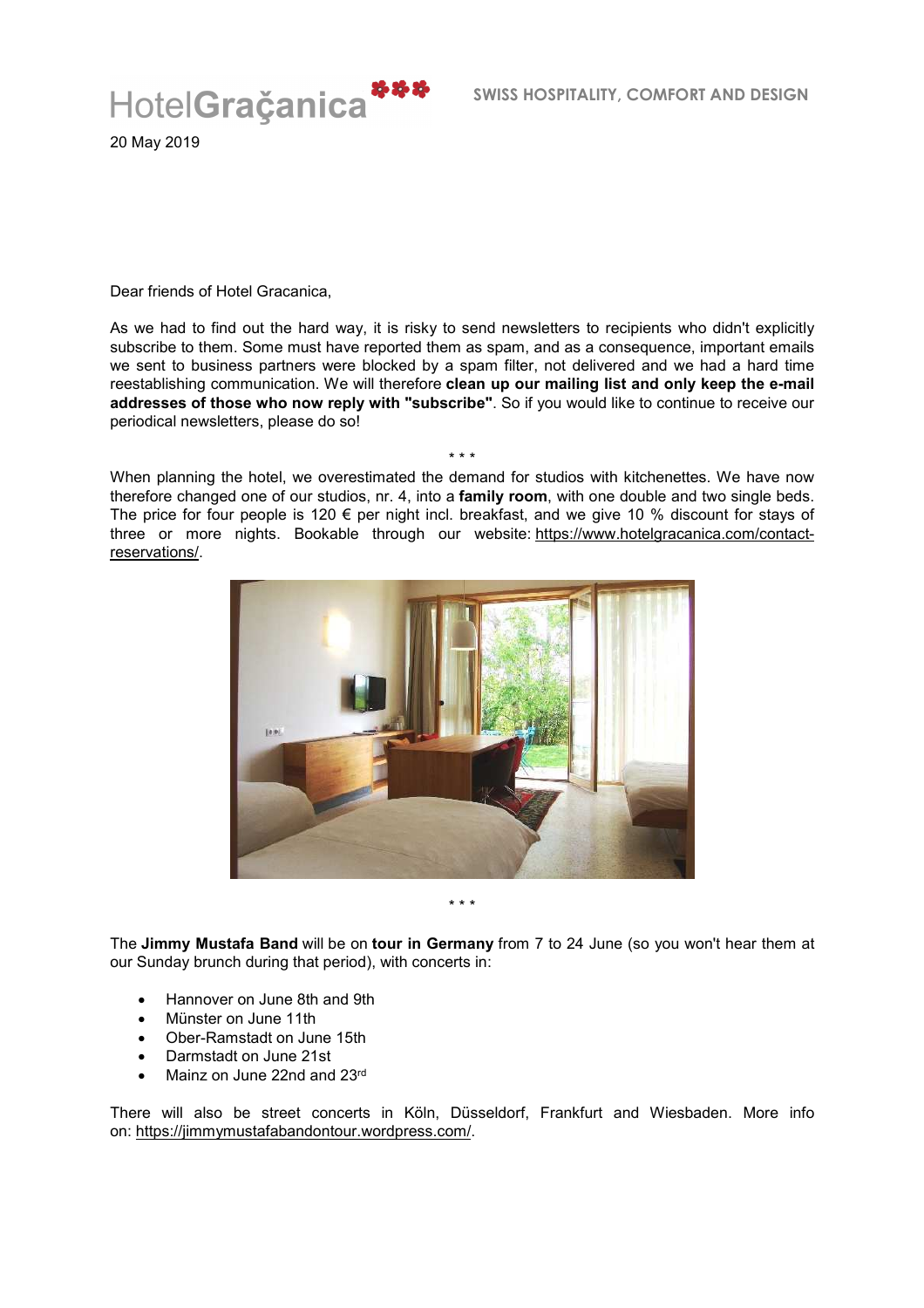

The band also started to record a **new album**, to be ready in time for the tour, with eleven new songs. For the album cover, Bajram Mehmeti (https://bajramandfarijamehmeti.jimdo.com/) did this painting of the band:



*From left to right: Avni Mustafa, Driton Berisha, Jimmy Mustafa, Ersad Bunjaku, Hasib Karaçi*

And because all of this costs quite a lot of money, there is a **crowdfunding** for that purpose: https://www.startnext.com/jimmy-mustafa-band-in-germany. We hope that you can contribute!

\* \* \*

Pristina will host the **Manifesta** Biennale in 2022, as the first city in the Balkans! But already now, there are many cultural events worth visiting Kosovo for, s. https://www.hotelgracanica.com/things-todo/festivals-events/!

\* \* \*

Since April 1st, we have a **French intern** at the hotel, **Nina**, who will stay with us until the end of August. And she has a blog about her experiences (in French): https://ninalobjois.wixsite.com/gjungellks.

\* \* \*